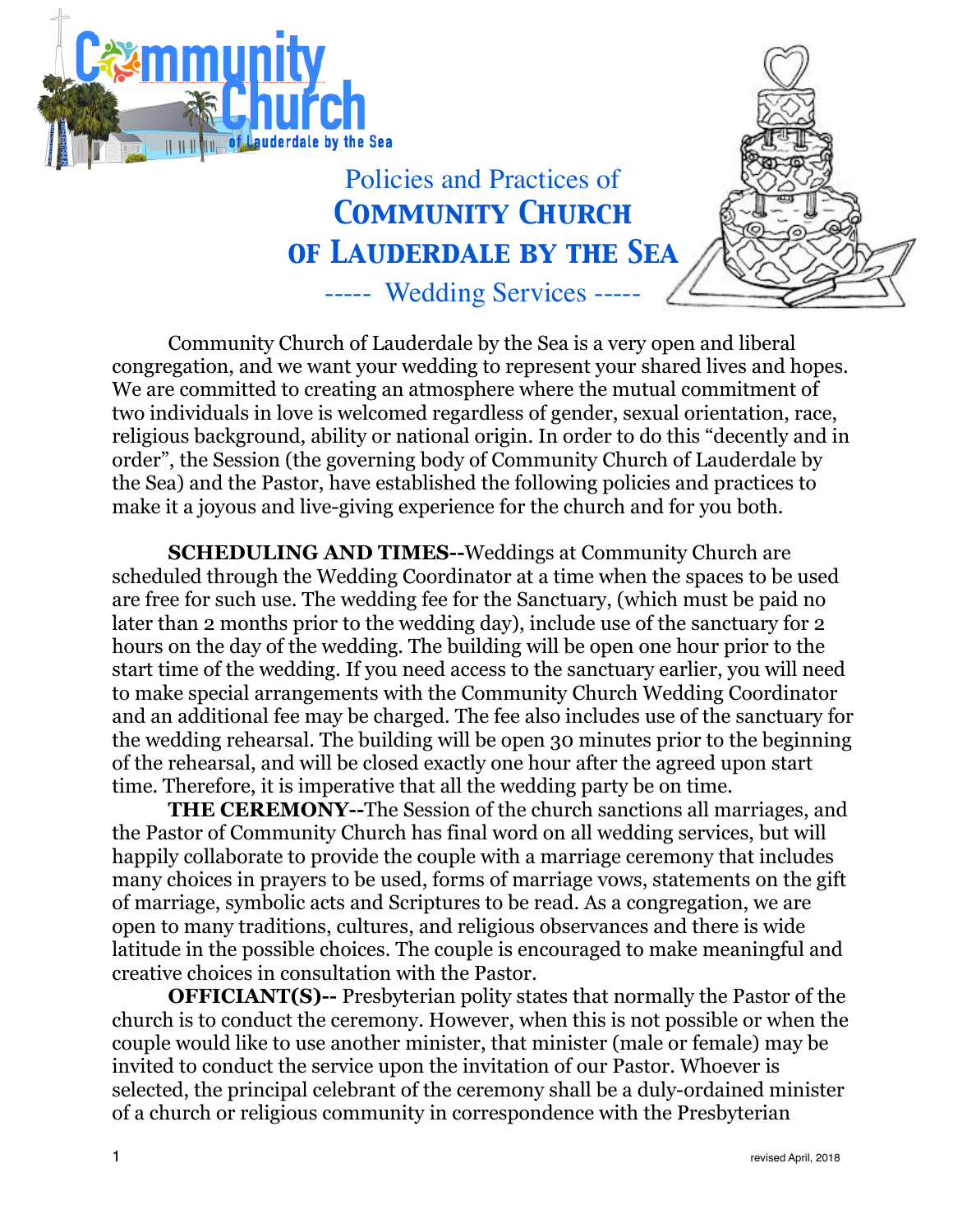Church (USA), and must present proof of their good standing in their religious community. This person must be registered with the State of Florida, and the service should be consistent with the ones suggested in *The Book of Common Worship*. Under *no* circumstances do we recognize any online ordinations, or allow persons holding an online ordination to officiate at the Community Church of Lauderdale by the Sea.

**PREMARITAL COUNSELING--**Those who seek to hold their wedding at Community Church must provide proof of pre-marital counseling. As a practicality, the State of Florida gives big discounts on license fees to those couples who have a certificate of premarital counseling. This does not have to be done by the Pastor at Community Church, though s/he will be glad to try to schedule it with you if time permits. Such counseling aims only to strengthen the relationship and the marriage of the couple to be married. There will normally be at least three sessions, two or more to get to know the couple and discuss family background, marriage expectations, finances, religious background and other matters. The last session will be devoted to determining how the service will be conducted (special additions to the service, music, scripture, etc).

**LICENSE--**Those who present themselves for marriage must, without exception, make application for a marriage license in Florida by personally going to a Florida Clerk of Court (normally the one in Broward County where the church is located). This application must be dated within 60 days prior to the service authorizing the marriage. The Marriage license issued by the Clerk of Court must be brought to the wedding rehearsal to be filled out (but not signed) by the officiant prior to the service.

The marriage license will be signed immediately after the marriage ceremony by the couple, the officiant, and two witnesses. As required by law, the officiant will mail the completed certificate to the Florida Vital Records Registry. The church will retain a permanent copy of this certificate, and the marriage will be entered into the official church register, which contains all marriages at Community Church of Lauderdale by the Sea since 1954. The marriage license (and certified copies ordered at the time of application) will be processed by the Broward Clerk of Court and should be mailed to the couple within two weeks after the wedding.

**FLOWERS, DECORATIONS AND WEDDING SUPPLIES --**All decorations, programs/orders of service, unity candles, ring pillows, pew bows, and all other wedding accoutrements must be provided by the couple or their designees, and must be removed from the church when the wedding party leaves. Neither the church nor it's staff are responsible for anything left after the wedding or left by wedding guests. (though we do have a 'lost and found' box in the office)

If you would like to leave a floral spray or flowers for the worship service on Sunday, we will gladly announce your gift and your wedding to the congregation in the worship bulletin the Sunday following your marriage. Please notify the church secretary well in advance and tell us how you would like your married name listed in the bulletin announcement.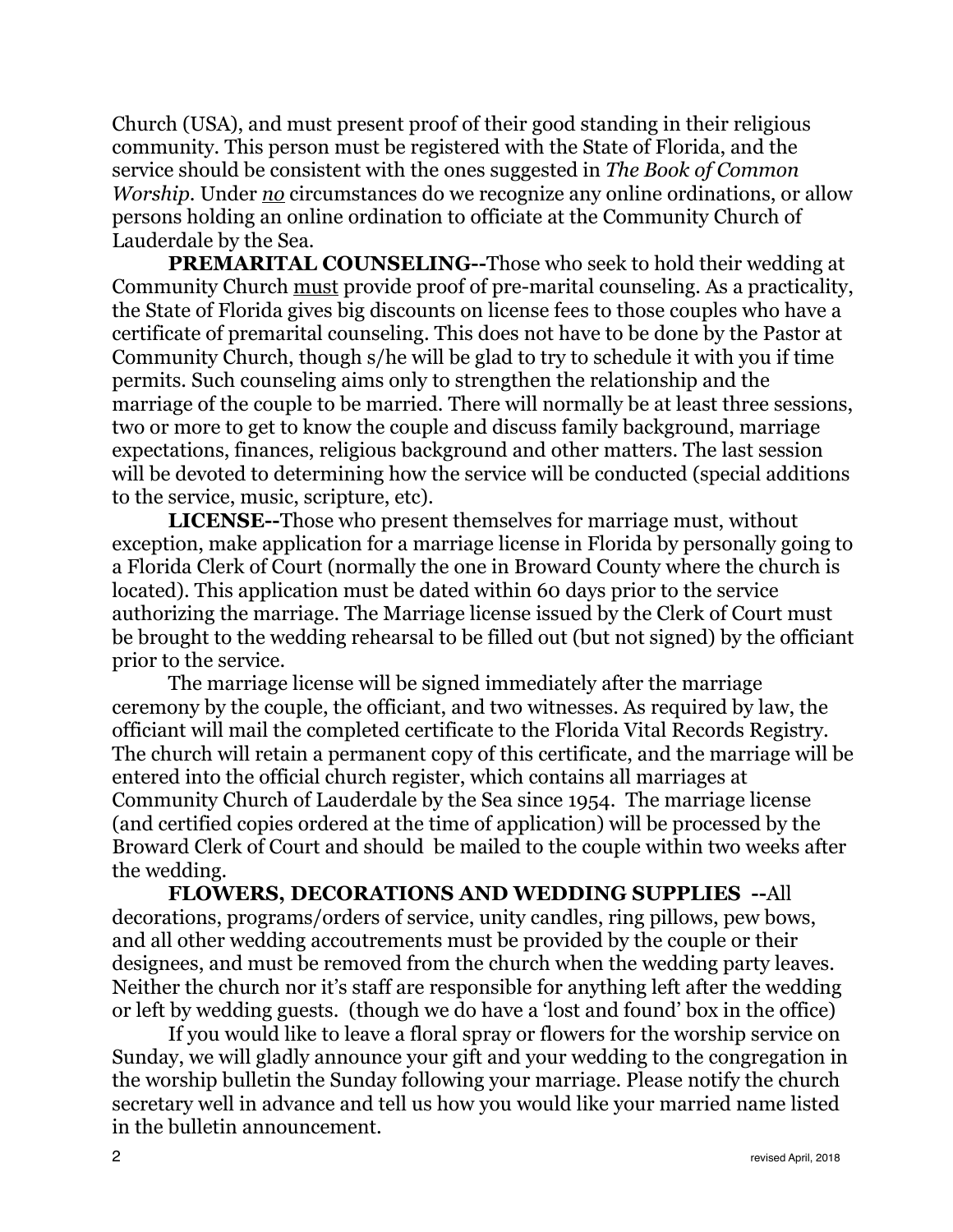Those who are to have their wedding service at Community Church will be expected to plan their floral decorations so that they do not interfere with the proper arrangements of the chancel furniture for the wedding, which is first and foremost, a service of worship. Water-filled or soaked floral arrangements may *never* be placed on wood surfaces anywhere in the church. Candles may be used so long as as they are contained in glass containers, and so long as safety factors are taken into consideration. The candles on the communion table in the sanctuary are available to be used in the service, but may not be moved from this table. No lighted candles may be carried by anyone in the wedding party. The chancel furniture may not be moved, with the exception of the communion table.

You are welcome to throw flower petals, birdseed, rice, etc., as long as a person of your designation cleans up the remnants of such festivities. Artificial flower petals may NOT be thrown outside of the church.

**PHOTOS AND VIDEOS--**Pictures may be taken before and after the wedding service.<sup>[1](#page-2-0)</sup> It is our suggestion that any timed exposures be taken from the back of the sanctuary during the service. Flash cameras may be used while the wedding party is making its entrance up the aisle, but after the grand entrance of the couple to be married is over, only non-flash photography may be used during the rest of the service. Photographers may not move about taking pictures during the service. If a photographer or videographer encroaches upon the chancel during the ceremony, the Pastor has the right to halt the service until the interruption ceases. Video cameras may be used during the service so long as they operate from a fixed position either in the back or front of the sanctuary. No special video lights are to be used during the service itself. The officiant will be glad to take pictures after the completion of the service with the wedding party. Additional lavalière mics or headset mics for the Pastor and/or couple that some videographers provide are completely acceptable.

**CHURCH FEES--** A deposit of \$300 is necessary to hold the date for a wedding. This deposit is refundable up to 3 months from the date of the wedding with the balance must be paid no later than 2 months prior to the wedding date. If full payment is not received within 2 months of the wedding date, the wedding will be canceled and the \$300 deposit will be forfeit. All fees, including those for Pastoral or church staff musicians are to be paid to the church by cash, check or credit card payments<sup>2</sup>. If you make arrangements with musicians outside the church musical staff, you will need to pay those musicians directly.

**MUSIC--**There is an excellent baby grand piano in the sanctuary, and you are welcome to contract with soloists and instrumentalists as well. If you would like to make use of our organ, a list of qualified organists is available. You may use your own organist, but please check with the church to certify the organist.

<span id="page-2-0"></span><sup>1</sup> Guest officiants may choose to impose other restrictions. Please check with the presiding officiant.

<span id="page-2-1"></span><sup>2</sup> If paying any sums in cash, please make sure that you receive a signed and dated receipt on church letterhead. Please note that there will be a 3% processing fee if you pay with a credit or debit card.